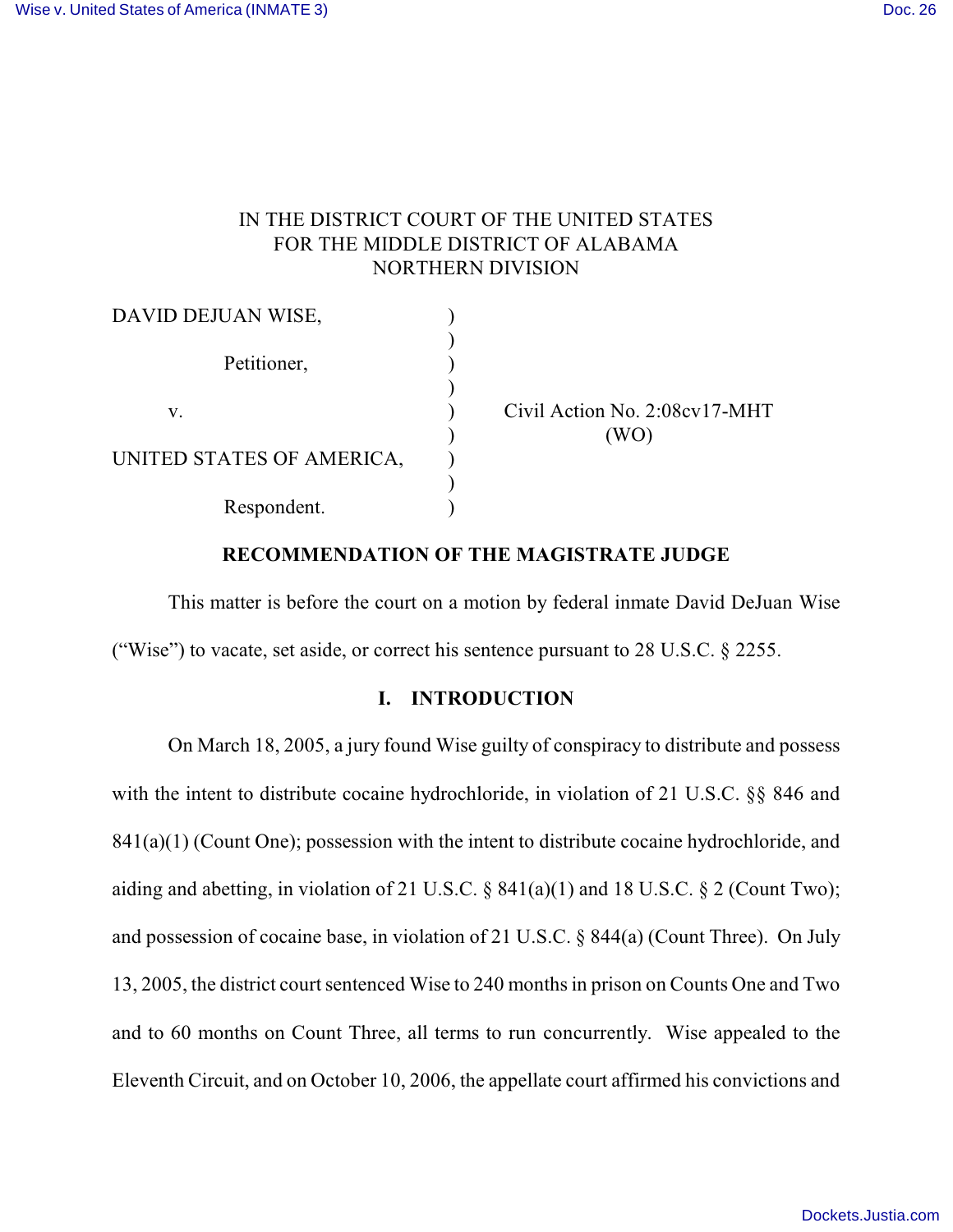sentence.<sup>1</sup> Wise did not seek certiorari review in the Supreme Court.

On January 2, 2008, Wise, acting *pro se*, filed this § 2255 motion (Doc. No. 1),<sup>2</sup>

asserting the following claims:

- 1. Trial counsel was ineffective for failing to file a pretrial motion challenging the government's probable cause to arrest Wise.
- 2. Trial counsel was ineffective for failing to object to a jury instruction where the court stated that Wise and his codefendant had pled guilty to the charges.
- 3. Wise is entitled to be resentenced in light of the retroactive amendment to the Sentencing Guidelines related to crack cocaine.
- 4. Wise is entitled to be resentenced in light of the district court's indication that it would have imposed a lower sentence if it had the discretion to do so.

The government answered (Doc. No. 7), arguing that Wise had procedurally defaulted

any claim not related to his claims of ineffective assistance of counsel and that, in any event,

such claims lacked merit. The government argued that Wise's claims of ineffective

<sup>&</sup>lt;sup>1</sup>See United States v. Wise, [No. 05-14710] 200 Fed.Appx. 863 (11<sup>th</sup> Cir. Oct. 10, 2006) (unpublished). On appeal, Wise presented the following issues: (1) whether the evidence presented at trial was sufficient to sustain his convictions; (2) whether the district court ruled correctly when it excluded evidence concerning a letter written by one of Wise's coconspirators; (3) whether the district court abused its discretion when it excluded Wise's defense of diminished capacity; and (4) whether the district court erred when it denied Wise's request for a special verdict form as to drug quantity.

<sup>&</sup>lt;sup>2</sup>Although Wise's motion was date-stamped "received" in this court on January 7, 2008, under the "mailbox rule," the court deems his motion filed on the date he delivered it to prison authorities for mailing, presumptively, January 2, 2008, the day that he signed it. *See Houston v. Lack*, 487 U.S. 266, 271-72 (1988); *Washington v. United States*, 243 F.3d 1299, 1301 (11<sup>th</sup> Cir. 2001).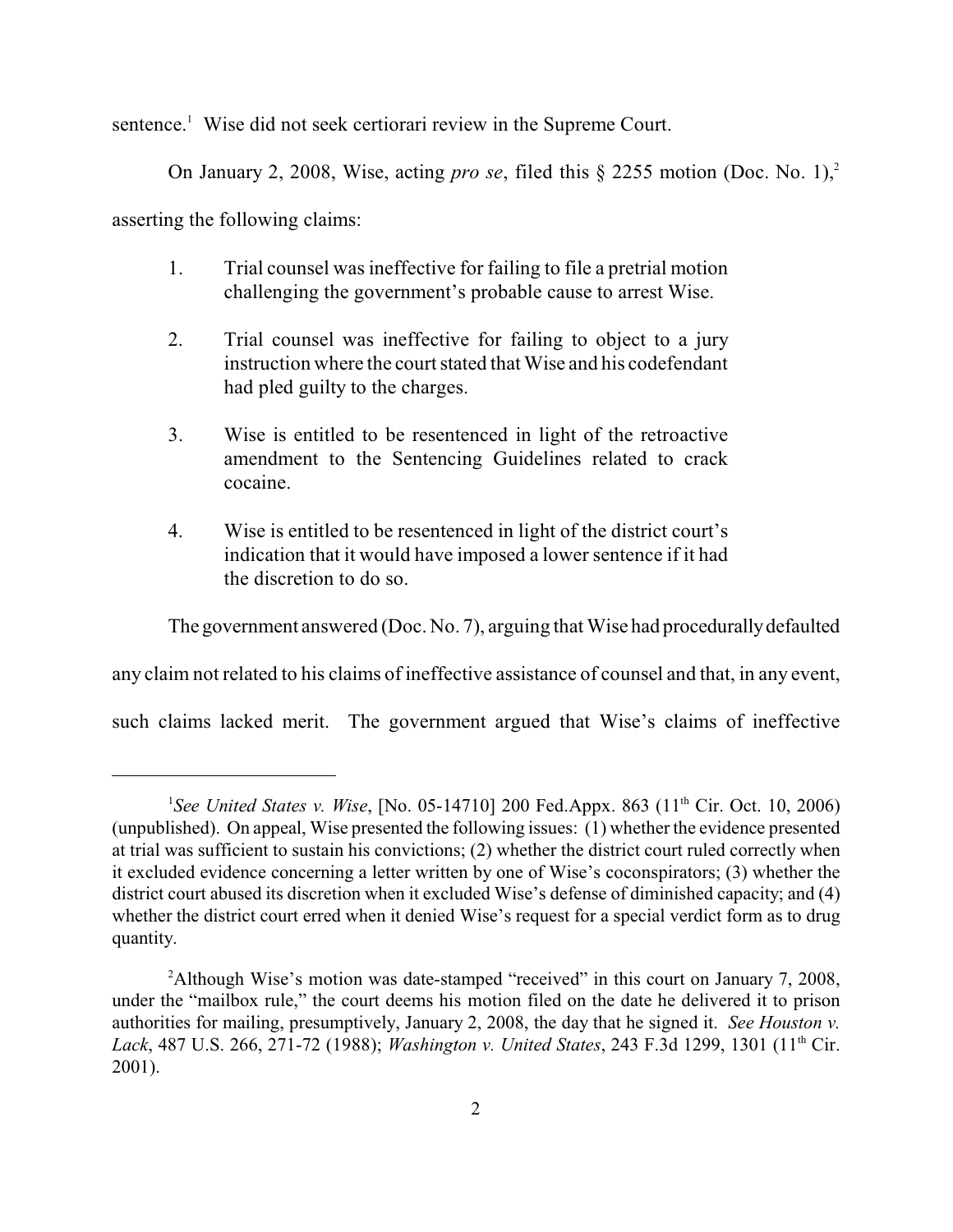assistance of counsel were likewise without merit and did not entitle him to any relief. Wise filed a response to the government's answer(Doc. No. 9) and, on separate occasions, sought to amend his § 2255 motion to add claims that (1) his counsel was ineffective for failing to advise him of a plea offer tendered by the government and (2) the district court "double counted" his prior convictions to increase his statutory minimum and maximum sentence, which led the district court to improperly sentence him as a career offender. (Doc. Nos. 12  $& 19$ .) The government filed supplemental answers in which it argued that the new claims raised by Wise were time-barred because they were first presented after expiration of 28 U.S.C. § 2255's one-year limitation period and they did not relate back to claims in Wise's original § 2255 motion. (Doc. Nos. 16 & 23.) In addition, the government argued that Wise's new claims were meritless. (*Id*.) Wise was allowed an opportunity to respond to the government's supplemental answers and did so. (Doc. Nos. 18 & 25.)

After due consideration of Wise's § 2255 motion, the supporting and opposing submissions, and the record in this case, the court concludes that an evidentiary hearing is not required and that, pursuant to Rule 8(a), *Rules Governing Section 2255 Proceedings in the United States District Courts*, the motion should be denied.

### **II. DISCUSSION**

## **A. Claims of Ineffective Assistance of Counsel**

The Sixth Amendment right to counsel exists to protect the fundamental right to a fair trial. To succeed on a claim of ineffective assistance of counsel, a petitioner must satisfy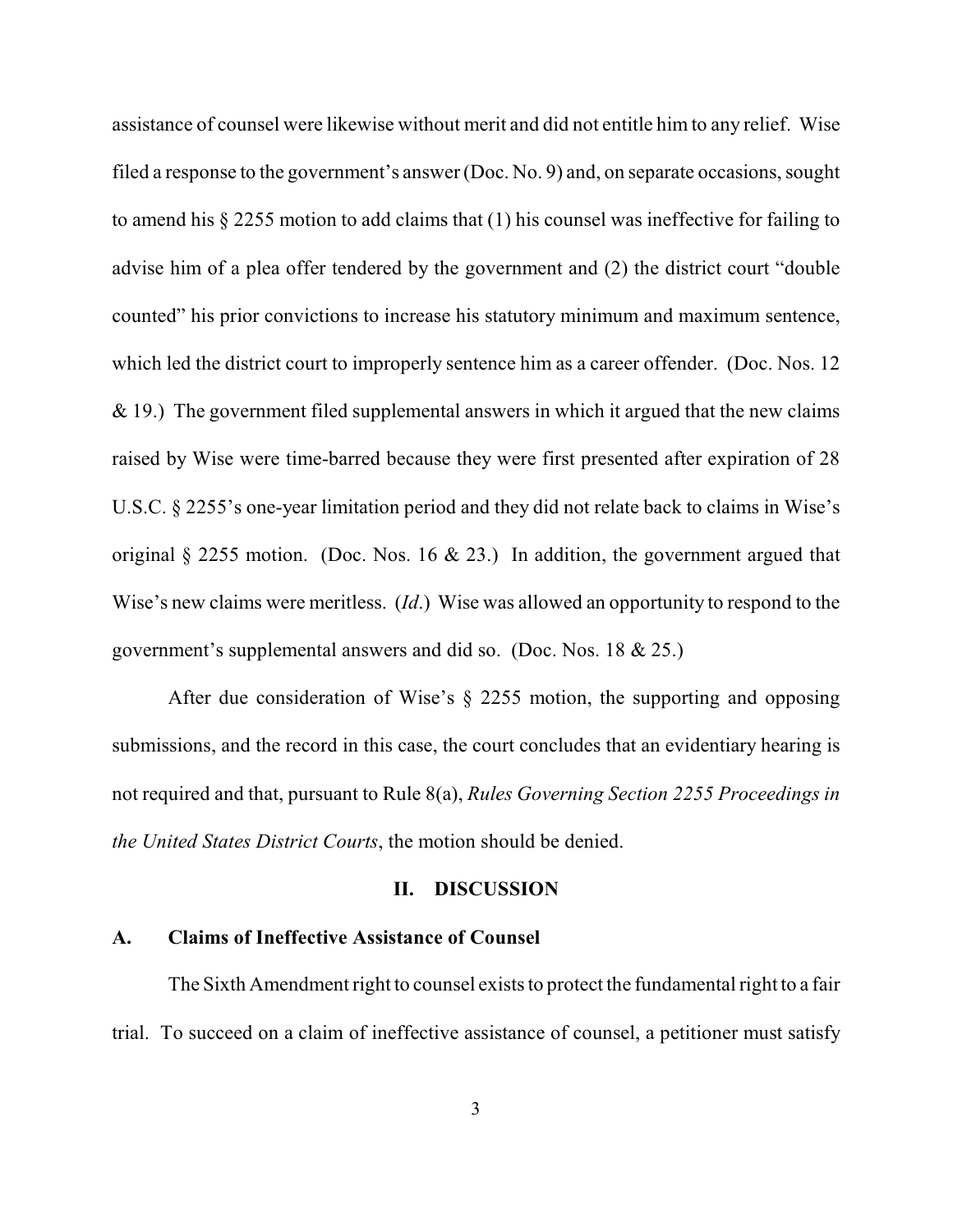both prongs of the test set forth by the Supreme Court in *Strickland v. Washington*, 466 U.S. 668 (1984). The *performance* prong requires a petitioner to establish that counsel performed outside the wide range of reasonable professional assistance and made errors so serious that he failed to function as the kind of counsel guaranteed by the Sixth Amendment. *Id*. at 687-89. The *prejudice* prong requires a petitioner to demonstrate that seriously deficient performance of his counsel prejudiced the defense. *Id*. at 687.

Under the performance component of the *Strickland* inquiry, a petitioner must establish that his attorney's performance "fell below an objective standard of reasonableness." *Strickland*, 466 U.S. at 688. "The proper measure of attorney performance remains simply reasonableness under prevailing professional norms." *Id*. In other words, criminal defendants have a Sixth Amendment right to "reasonably effective" legal assistance. *Roe v. Flores-Ortega*, 528 U.S. 470, 476 (2000) (quoting *Strickland*, 466 U.S. at 687). In any ineffective assistance analysis, scrutiny of counsel's performance is "highly deferential," and the court indulges a "strong presumption" that counsel's performance was reasonable. *Chandler v. United States*, 218 F.3d 1305, 1314 (11<sup>th</sup> Cir. 2000); *see Rogers v.* Zant, 13 F.3d 384, 386 (11<sup>th</sup> Cir. 1994). Review of an ineffective assistance of counsel claim is conducted from the perspective of defense counsel based on facts "as they were known to counsel at the time of the representation." *United States v. Teague*, 953 F.2d 1525, 1535 ( $11<sup>th</sup>$  Cir. 1992). The court will "avoid second-guessing counsel's performance: It does not follow that any counsel who takes an approach [the court] would not have chosen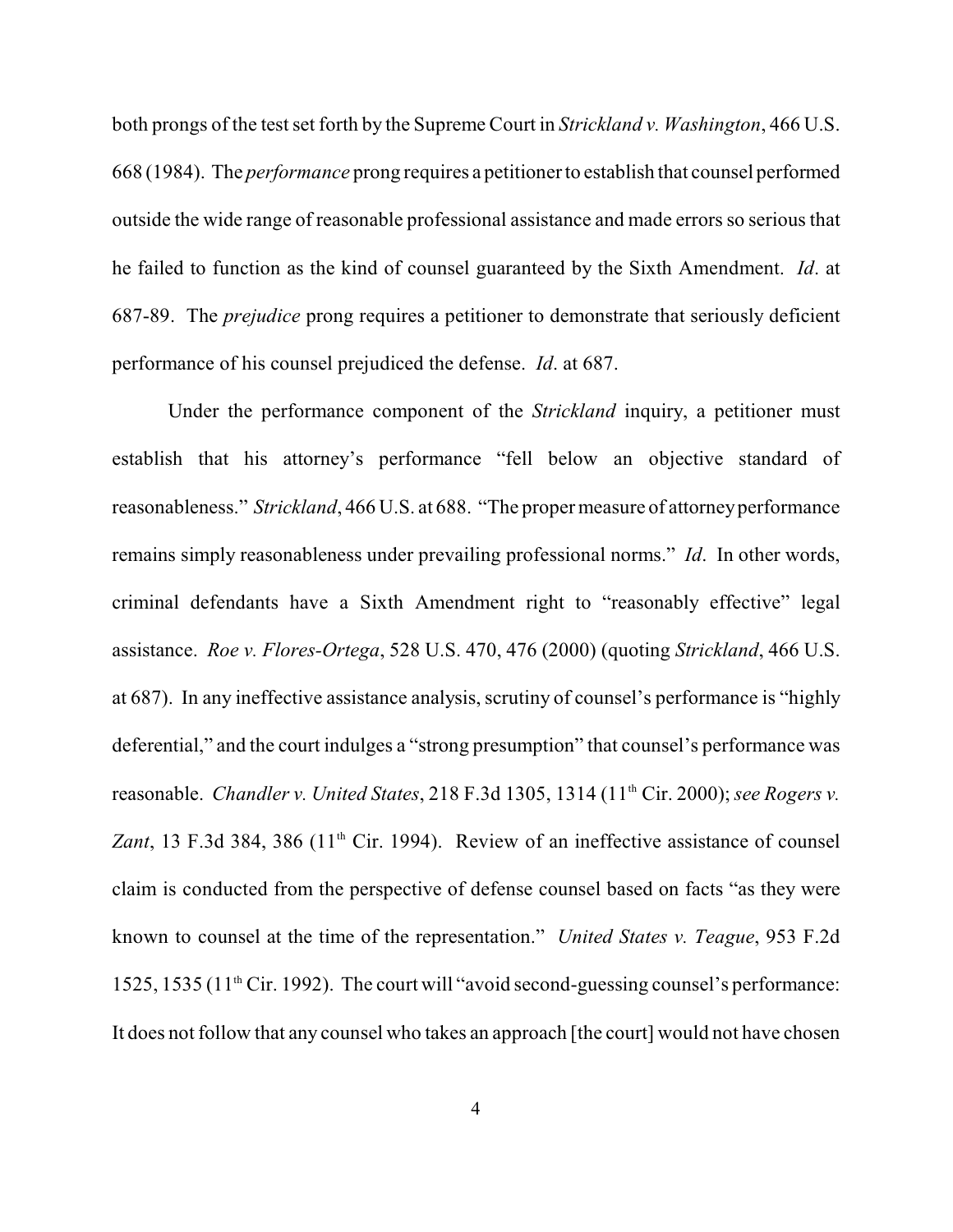is guilty of rendering ineffective assistance." *Id*. (internal quotation marks and brackets omitted). Thus, "[g]iven the strong presumption in favor of competence, the petitioner's burden of persuasion – though the presumption is not insurmountable – is a heavy one." *Id*.

Under the prejudice component of *Strickland*, a petitioner must show that "there is a reasonable probability that, but for counsel's unprofessional errors, the result of the proceeding would have been different" *Strickland*, 466 U.S. at 694. A "reasonable probability is a probability sufficient to undermine confidence in the outcome." *Id*. The prejudice prong does not focus only on the outcome; rather, to establish prejudice, the petitioner must show that counsel's deficient representation rendered the result of the trial fundamentally unfair or unreliable. *See Lockhart v. Fretwell*, 506 U.S. 364, 369 (1993) ("[A]n analysis focusing solely on mere outcome determination, without attention to whether the result of the proceeding was fundamentally unfair or unreliable, is defective."). "Unreliability or unfairness does not result if the ineffectiveness of counsel does not deprive the defendant of any substantive or procedural right to which the law entitles him." *Id*. at 372.

Unless a petitioner satisfies the showings required on both prongs of the *Strickland* inquiry, relief should be denied. *Strickland*, 466 U.S. at 687. Accordingly, once a court decides that one of the requisite showings has not been made, it need not decide whether the other one has been. *Id*. at 697 (A court need not "address both components of the inquiry if the [movant] makes an insufficient showing on one."); *Duren v. Hopper*, 161 F.3d 655,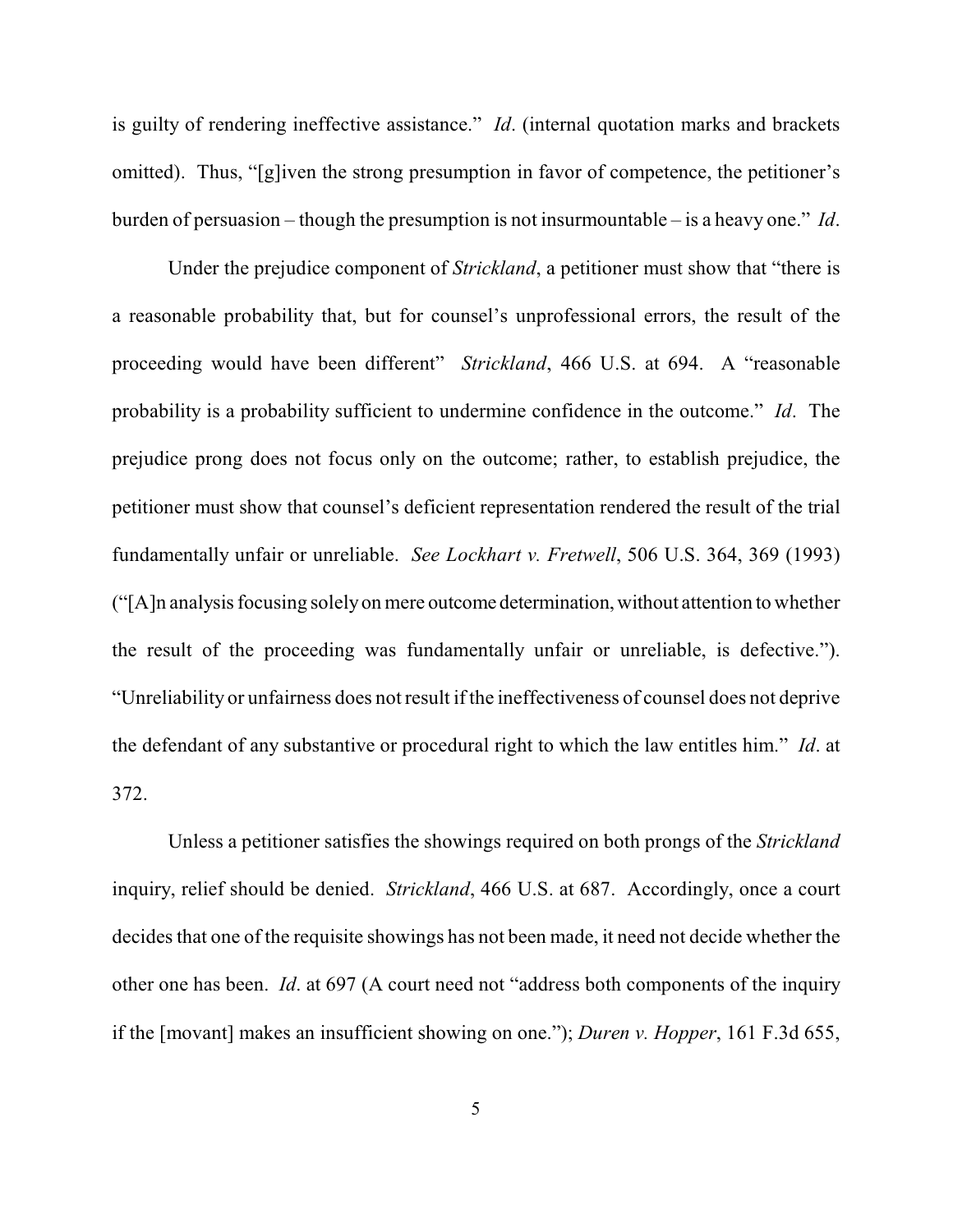$660$  (11<sup>th</sup> Cir. 1998) ("[I]f a defendant cannot satisfy the prejudice prong, the court need not address the performance prong.").

A criminal defendant's right to effective assistance of counsel continues through direct appeal. *See Evitts v. Lucey*, 469 U.S. 387, 396 (1985). Ineffective assistance of appellate counsel may be shown if the movant can "establish ... that counsel omitted significant and obvious issues while pursuing issues that were clearly and significantly weaker.... Generally, only when ignored issues are clearly stronger than those presented, will the presumption of effective assistance of counsel be overcome." *Mayo v. Henderson*, 13 F.3d 528, 533 (2<sup>nd</sup> Cir. 1994).

## *1. Ineffective Assistance: Failure to File Motion Challenging Probable Cause for Arrest*

Wise contends that his trial counsel rendered ineffective assistance by failing to file a pretrial motion challenging the government's probable cause to arrest him. (Doc. No. 1 at p. 5.) He maintains that the officers who effected his arrest did so "based only on the fact that he 'looked' suspicious while he and his alleged co-defendant were [in a] bus station" in Houston, Texas. (*Id*.)

Notwithstanding Wise's claim, the record reflects that Wise was not arrested merely because he and his codefendant Tonney Hooks were acting suspiciously at the Houston bus station. Law enforcement drug interdiction officers from Houston testified at trial that they initially became suspicious of Wise and Hooks because of their behavior in the lobby of the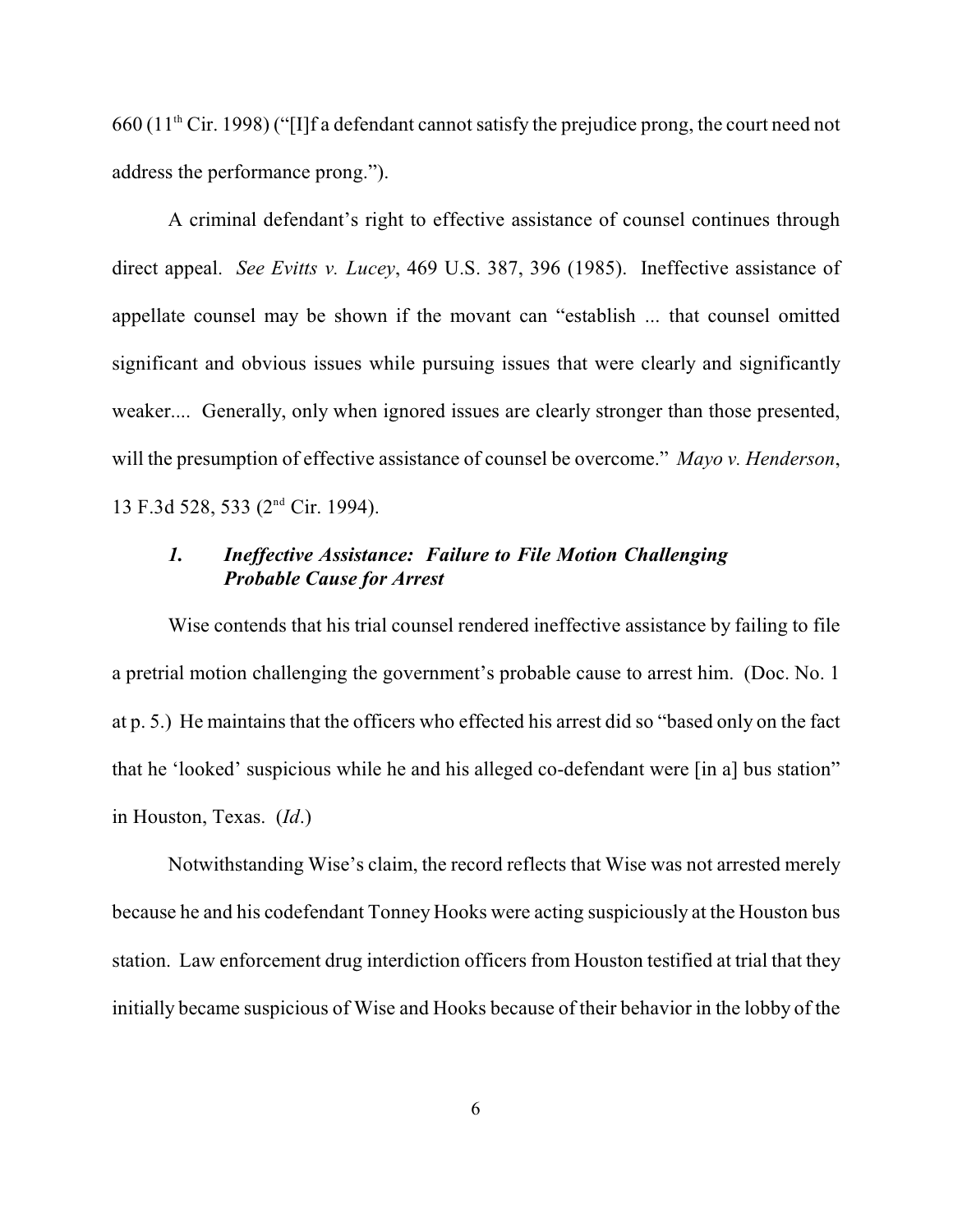bus station, which included "scanning" the lobby as though to identify police officers.<sup>3</sup> (*Trial Transcript-Volume II* at pp. 45-59 & 90-94.) After Wise and Hooks boarded a bus headed for Montgomery, Alabama, the Houston officers notified the narcotics division of the Montgomery Police department that two suspects might be delivering drugs to Montgomery. (*Id*. at pp. 94-95 & 104-05.) The Houston police gave Montgomery officers descriptions of the attire worn by Wise and Hooks and provided them with Hooks's last name. (*Id*.) When Wise and Hooks arrived in Montgomery the morning after departing Houston, Montgomery police observed them and tracked their movements at the Montgomery bus terminal. (*Id*. at pp. 106-07 & 128-29.) Wise and Hooks got off the bus separately, and officers trailed Wise to the parking lot, where they saw him meet a woman and accompany her to a nearby car. (*Id*. at pp. 107-109, 130-31 & 146-48.) After Wise took a seat on the passenger side of the car and the woman on the driver's side, the officers approached them. (*Id*. at pp. 130-31 & 146-48.) One of the officers then saw Wise tapping on the woman's leg with a clear plastic bag containing an off-white substance that appeared to be crack cocaine. (*Id*. at pp. 131-32.) The woman took the bag from Wise and attempted

<sup>&</sup>lt;sup>3</sup> According to the officers' testimony, Wise and Hooks did not stand together in the bus station lobby; they looked around continuously; Wise bought two bus tickets for Montgomery just before the bus departed; after buying the tickets, Wise ran from the ticket counter and gave one of the tickets to Hooks, and Wise and Hooks then ran to board the bus just as it was leaving; and after boarding the bus, Wise and Hooks did not sit together, even though there were enough empty seats for them to do so. (*Trial Transcript-Volume II* at pp. 45-59 and 90-94.) The officers testified that the behavior of Wise and Hooks seemed suspicious because individuals traveling by bus on drug business tend to buy tickets and board buses at the last minute to avoid police questioning and search of their luggage. They also testified that Montgomery is regarded as a "demand city for narcotics." (*Id*.)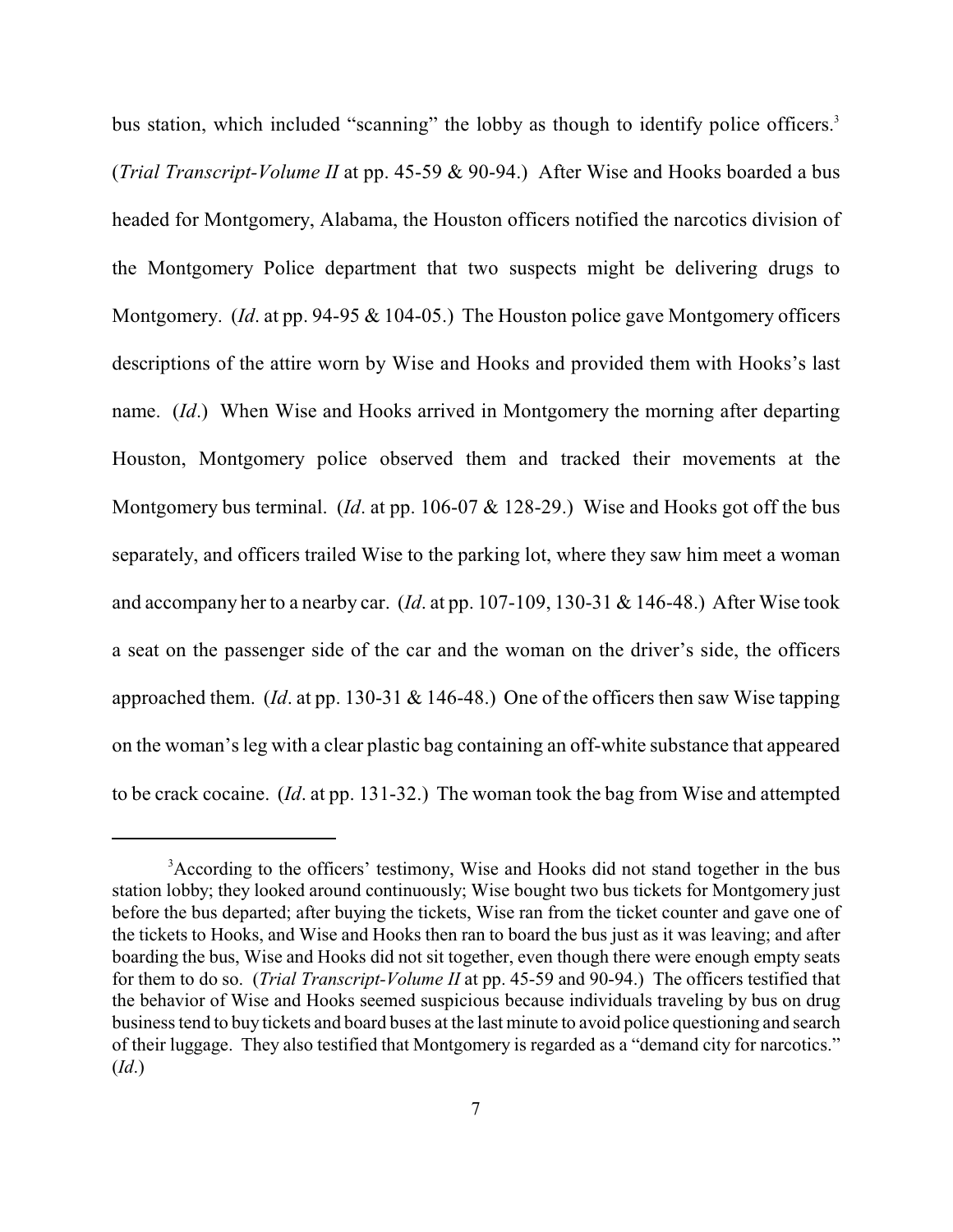to hide it. (*Id*. at p. 132.) Before she could hide it, however, an officer opened the car door and grabbed her hand and the bag. (*Id*. at pp. 132 & 148-49.) The substance in the bag field-tested positive as crack cocaine.<sup>4</sup> (*Id.* at p. 118.) The police placed Wise and the woman under arrest. (*Id*. at pp. 110-11.) At this point, Hooks, who had got off the bus separately from Wise, came to the car accompanied by a police officer who had approached him in the parking lot and asked to speak with him. (*Id*. at pp. 109-11.) At the car, where Wise and the woman stood handcuffed, an officer asked Hooks if he could search the backpack and shopping bag Hooks was carrying. (*Id*.) Hooks consented, and, stuffed inside two socks in the backpack, the officer found two clear plastic bags filled with cocaine. (*Id*. at pp. 111 & 114-15.)

Probable cause to arrest exists when the totality of facts and circumstances support a reasonable belief that a suspect has committed or is committing a crime. *United States v. Lindsey*, 482 F.3d 1285, 1291 (11<sup>th</sup> 2007) (citing *United States v. Gordon*, 231 F.3d 750, 758 ( $11<sup>th</sup>$  Cir. 2000)). Clearly, based on the totality of the facts and circumstances known to the Montgomery police officers, there was probable cause for Wise's arrest at the time it was effected. Wise had behaved suspiciously, was suspected of drug involvement, and was observed furtively passing a clear plastic bag containing what appeared to be crack cocaine

<sup>&</sup>lt;sup>4</sup>It was later determined that the bag contained in excess of 22 grams of crack cocaine. (*Trial Transcript-Volume II* at p. 266.)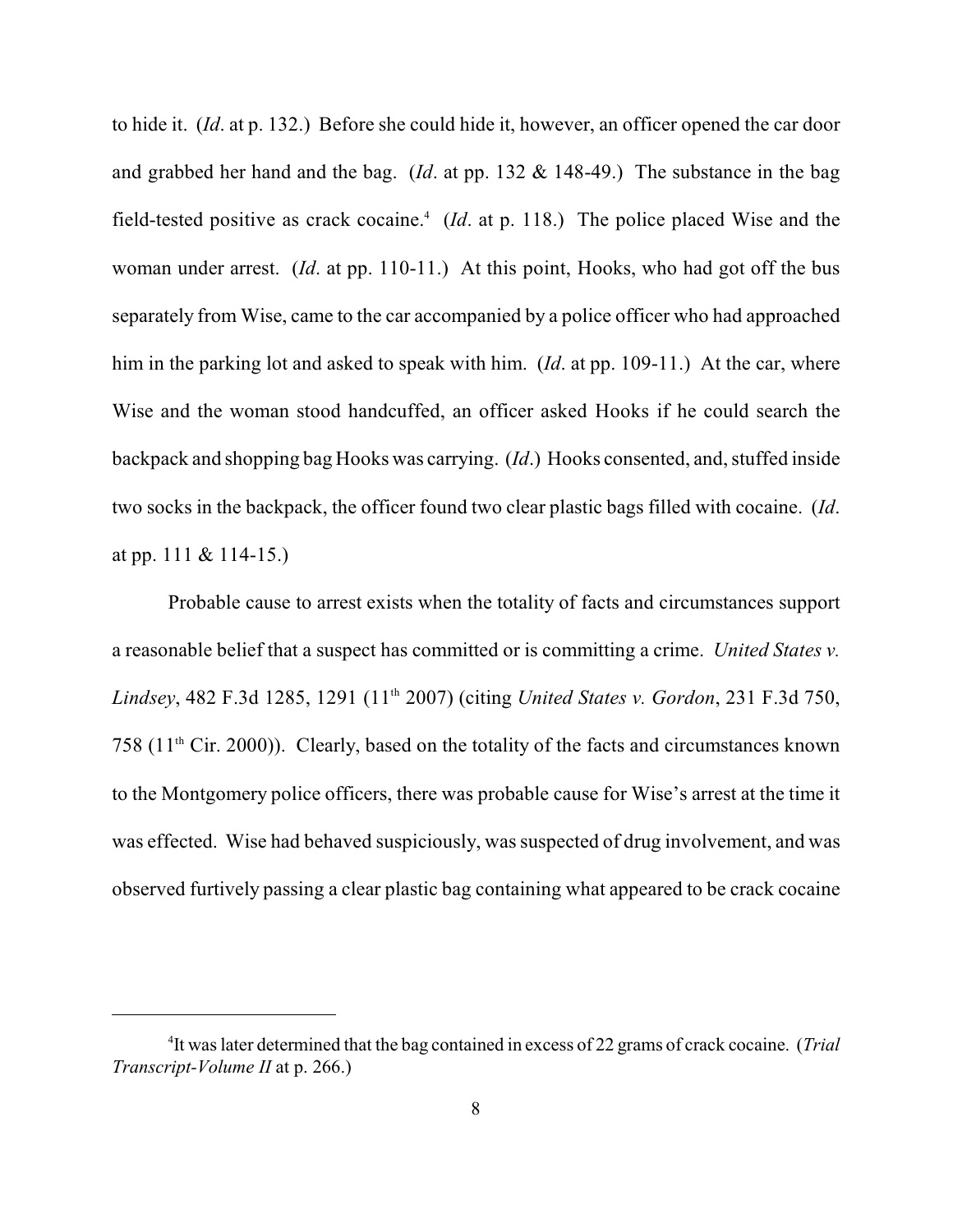to the woman who met him at the Montgomery bus terminal.<sup>5</sup> Wise's arrest was based on all these facts, and not merely the fact that he looked suspicious while in the Houston bus station.<sup>6</sup> Because there was ample probable cause to arrest Wise, his trial counsel was not ineffective for failing to file a motion challenging the probable cause for his arrest. *See Chandler v. Moore*, 240 F.3d 907, 917 (11<sup>th</sup> Cir. 2001) (counsel is not ineffective for failing to argue a meritless issue); *United States v. Winfield*, 960 F.2d 970, 974 ( $11<sup>th</sup>$  Cir. 1992) (same). Therefore, Wise is not entitled to any relief based on this claim.

## *2. Ineffective Assistance: Failure to Object to Jury Instruction*

Wise contends that his trial counsel was ineffective for failing to object to a jury instruction where the district court incorrectly stated to jurors that Wise had pled guilty to the charges. (Doc. No. 1 at pp. 7-8.)

In a pretrial jury charge, before the presentation of any evidence, the court instructed the jury as follows:

The charges are set forth in what we call an indictment, that I've just summarized for you. You should understand that an indictment is simply an accusation. It is not evidence of anything. *The defendants have entered a plea of guilty [sic] to these charges* and are presumed to be innocent unless and until proven guilty beyond a reasonable doubt. It will be your duty to

<sup>&</sup>lt;sup>5</sup>It was later determined that the woman was Joanna Hooks, Tonney Hooks's sister. Joanna Hooks was charged as a coconspirator and was tried separately from Wise.

 ${}^6$ In his reply to the government's answer, Wise asserts for the first time that his trial counsel was also ineffective for failing to move to suppress the cocaine evidence found in the search of the backpack carried by his codefendant Tonney Hooks. (Doc. No. 9 at pp. 13-15.) Wise fails to establish his standing to challenge this search and seizure. Moreover, trial testimony indicated that Hooks consented to the search, and Wise fails to demonstrate that Hooks did not in fact consent.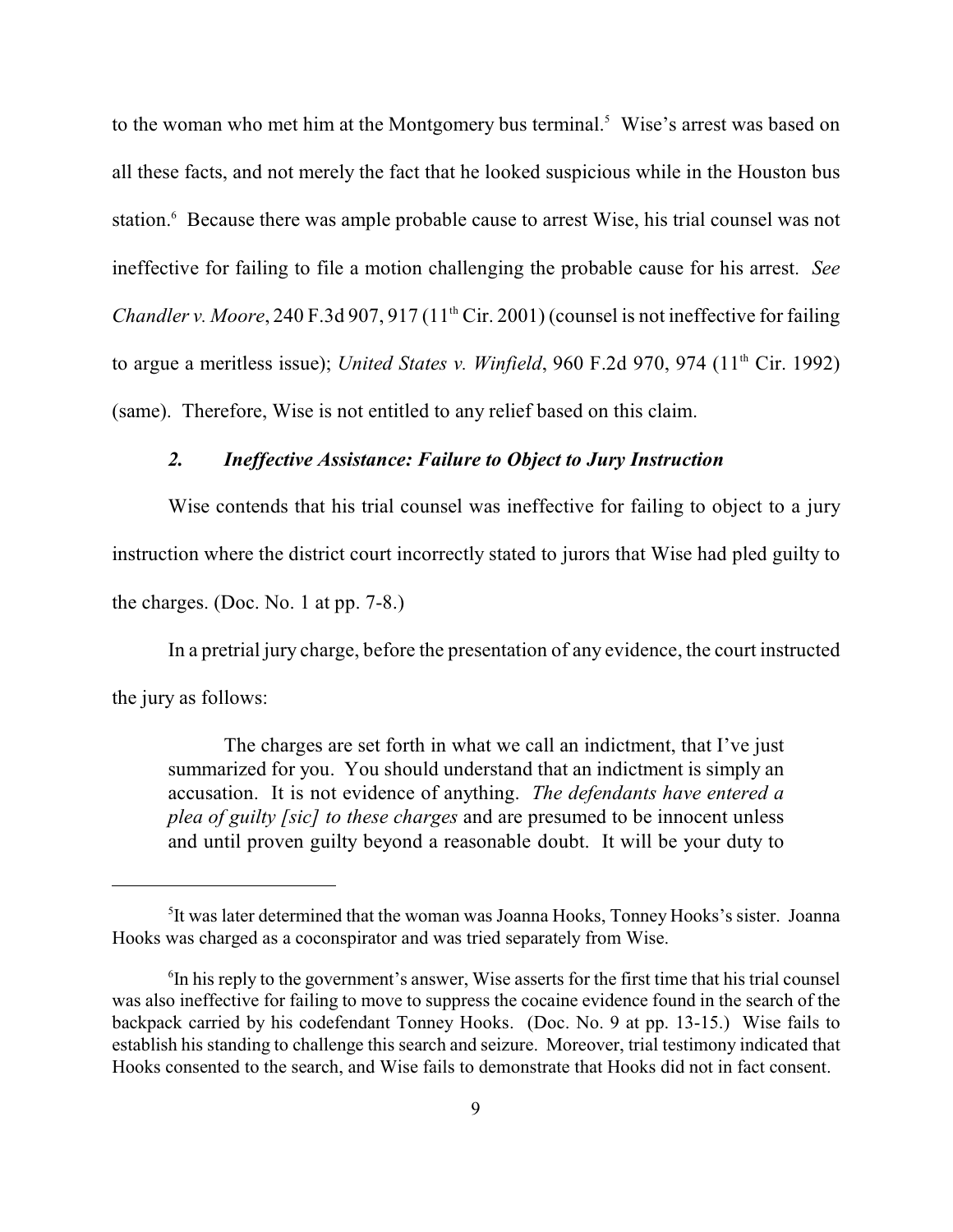decide from the evidence whether either or both defendants are guilty or not guilty of the crimes charged. From the evidence you will decide what the facts are.

#### (*Trial Transcript-Volume II* at p. 14; emphasis added.)

Trial counsel should have objected to the district court's misstatement that Wise and his codefendant had entered a plea of guilty to the charges in the indictment. However, when considered in light of the entire jury charge, the court's slip of the tongue cannot reasonably be deemed to have prejudiced Wise. First, even in the immediate context in which the court's misstatement occurred, the court instructed jurors on the presumption of innocence and told jurors that it was their duty to determine whether Wise and his codefendant were guilty or not guilty of the charges, based on the evidence that would be presented at trial. Moreover, following the presentation of all the evidence in the case, the court, in its oral charge to the jury, correctly told jurors that "[t]he defendants have entered pleas of not guilty to these charges." (*Trial Transcript-Volume IV* at p. 262.) In addition, the court re-instructed jurors on the presumption of innocence and their duty to decide, based on the evidence presented at trial, whether Wise and his codefendant were guilty or not guilty of the crimes charged. (*Id*. at pp. 262-64.) Finally, before the jury began its deliberations, the court provided each jury member with a written copy of the same correct instructions contained in the oral charge that was given after the presentation of evidence. (*Id*. at pp. 182-83; *see also* Doc. No. 243 in Criminal Case No. 2:04cr09.)

When determining whether a jury instruction resulted in prejudice to a defendant, "a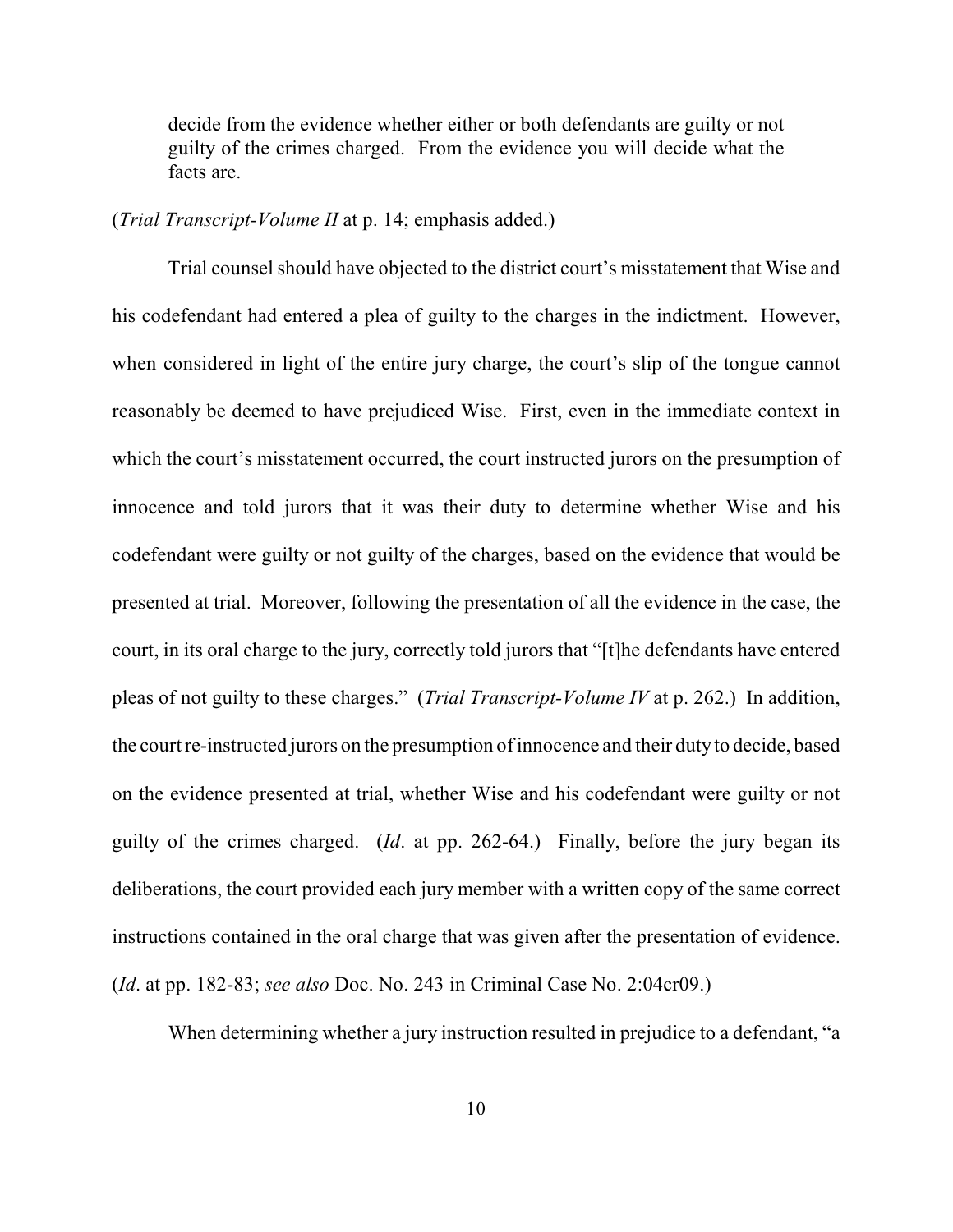single instruction to a jury may not be judged in artificial isolation, but must be viewed in the context of the overall charge." *Cupp v. Naughten*, 414 U.S. 141, 146-47 (1973). *See also Estelle v. McGuire*, 502 U.S. 62, 72 (1991) (challenged instruction should be reviewed in the context of the instructions as a whole); *Peek v. Kemp*, 784 F.2d 1479, 1486 ( $11<sup>th</sup> Cir$ . 1986) ("[T]he trial court's instructions cannot be evaluated in the abstract, but rather must be considered in context."). Other jury instructions and the trial process itself can serve to better explain to the jury its task such that the impact of the offending instruction is neutralized. *See Francis v. Franklin*, 471 U.S. 307, 315 (1985); *Cupp*, 414 U.S. at 146-47 *Drake v. Francis*, 727 F.2d 990, 997-99 (11<sup>th</sup> Cir. 1984) (challenged part of jury instruction, which stated that a person of sound mind is presumed to intend the natural and probable consequences of his acts, was not unconstitutional when evaluated in light of the entire charge because the instructions included a clear statement that it was the state's responsibility to prove intent beyond a reasonable doubt, and there were numerous explicit references to the rebuttable nature of the presumptions, thus mitigating any untoward effect of the challenged part of instruction). In assessing the prejudicial impact of a challenged instruction, the inquiry should be whether there is a "reasonable likelihood" that the jury applied the instruction in an unconstitutional manner. *Estelle*, 502 U.S. at 72.

The undersigned finds that there is *not* a reasonable likelihood that the isolated slip of the tongue by the district court in its pretrial jury charge, when considered in the context of the court's entire jury charge and of the proceedings as a whole, misled jurors so as to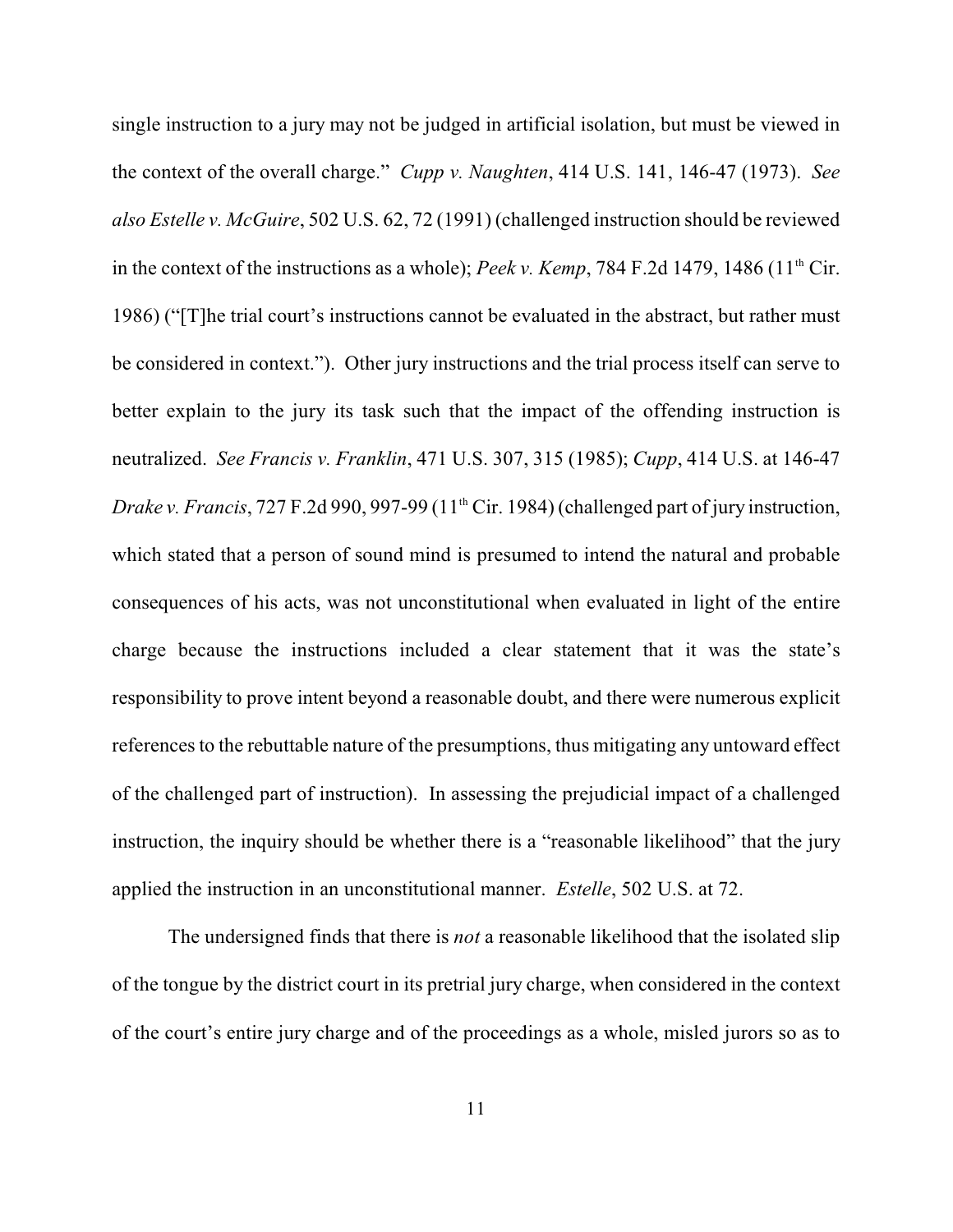prejudice Wise in violation of his constitutional rights. Other jury instructions by the court and the trial process itself amply impressed upon jurors that Wise and his codefendant were presumed innocent; that the purpose of the trial was determine whether the defendants were guilty or not guilty of the charges; that it was the government's burden to prove the defendants' guilt beyond a reasonable doubt; and that it was the jury's duty to determine whether the government had met that burden. Any impact of the court's misstatement in its pretrial charge was effectively neutralized.

Because Wise has not established that he was prejudiced by the court's misstatement in its pretrial jury charge, he cannot show that he was prejudiced by his counsel's failure to object to the error. His inability to demonstrate prejudice precludes him from receiving any relief based on this claim of ineffective assistance of counsel. *See Lockhart v. Fretwell*, 506 U.S. 364, 369 (1993) (to establish prejudice necessary to sustain ineffective assistance of counsel claim, petitioner must show that counsel's deficient representation rendered the result of the trial fundamentally unfair or unreliable).

#### **B. Substantive Claims Regarding Sentence**

## *1. Sentence Reduction Based on Amendment 706 to the Sentencing Guidelines*

Wise says he is entitled to be resentenced in light of the retroactive amendment to the Sentencing Guidelines related to crack cocaine. (Doc. No 1 at pp. 6-7.) He contends that Amendment 706 to the Sentencing Guidelines lowers his base offense level by two levels and, as a result, lowers his guideline range. (*Id*.)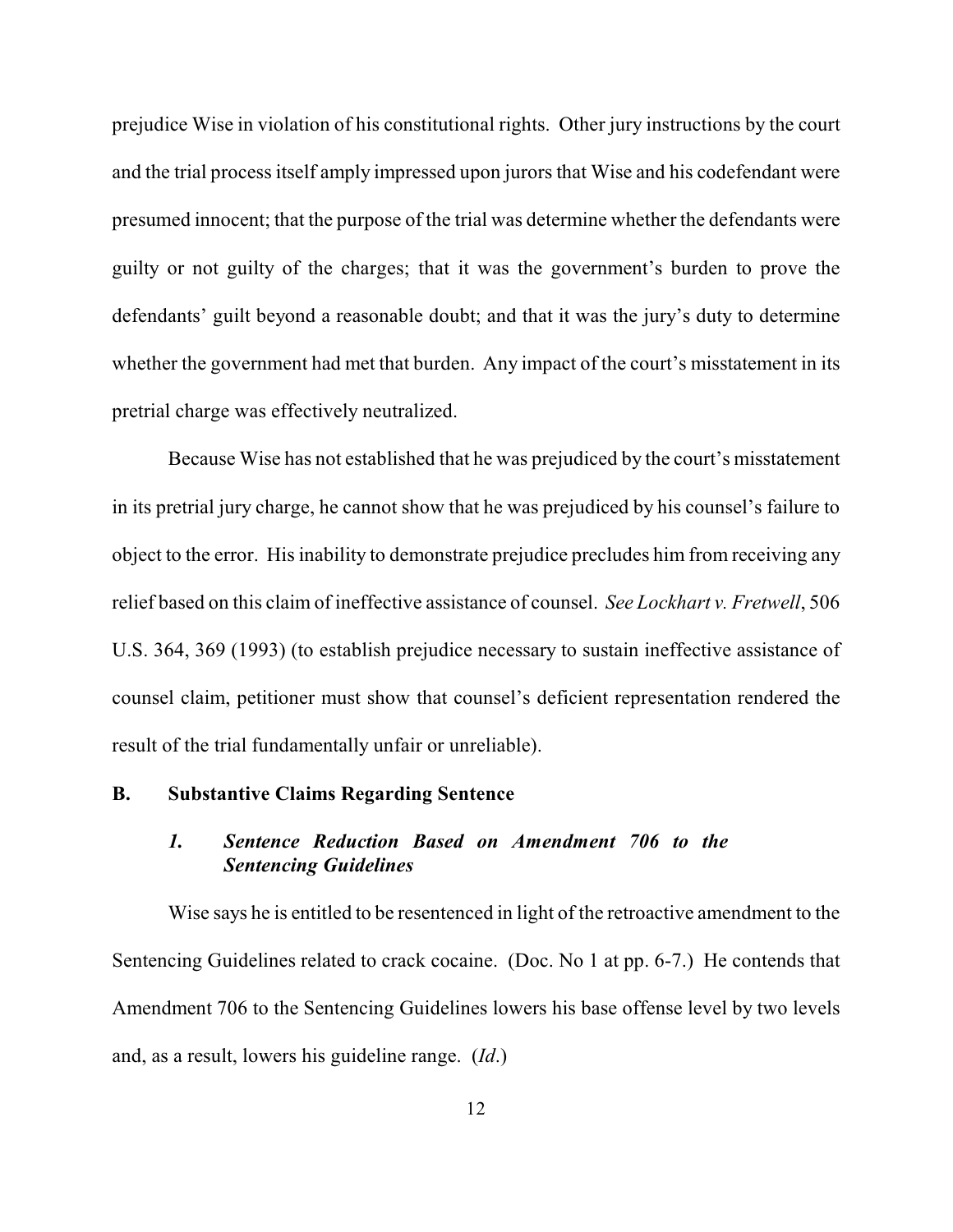A district court generally cannot modify a term of imprisonment once imposed. *United States v. Moreno*, 421 F.3d 1217, 1219 (11<sup>th</sup> Cir. 2005). However, there is an exception under 18 U.S.C.  $\S$  3582(c)(2) that provides:

[When] a defendant ... has been sentenced to a term of imprisonment based on a sentencing range that has subsequently been lowered by the Sentencing Commission pursuant to 28 U.S.C. 994( o), ... the court may reduce the term of imprisonment, after considering the factors set forth in [18 U.S.C. §  $3553(a)$ ] to the extent that they are applicable, if such a reduction is consistent with applicable policy statements issued by the Sentencing Commission.

18 U.S.C. § 3582(c)(2); *see also Moreno*, 421 F.3d at 1219. To qualify for relief under §  $3582(c)(2)$  the amendment to the Sentencing Guidelines must be retroactively applicable, and only amendments listed in U.S.S.G. § 1B1.10(c) qualify as retroactively applicable amendments. *See* U.S.S.G. § 1B1.10(a)(1), (c); *United States v. Armstrong*, 347 F.3d 905, 907-08 (11<sup>th</sup> Cir. 2003). Amendment 706 is listed in  $\S$  1B1.10(c). Thus, for crack cocaine offenses, Amendment 706, considered along with Amendment 713, retroactively reduced applicable base offense levels.<sup>7</sup> United States v. Moore, 541 F.3d 1323, 1325 (11<sup>th</sup> Cir. 2008); *see also* U.S.S.G. App. C, Amend. 706 (2007); Amend. 713 (Supp. May 1, 2008).

First, even assuming Amendment 706 to be applicable to Wise's sentence, Wise's claim does not impugn the constitutionality of his sentence, and his attempt to obtain relief based on Amendment 706 is not properly before this court in his motion filed pursuant to 28 U.S.C. § 2255. The proper method to seek such relief is through a motion filed under 18

<sup>&</sup>lt;sup>7</sup>Amendment 706 became retroactively effective on March 3, 2008, after Wise filed his § 2255 motion and while the motion was pending in this court.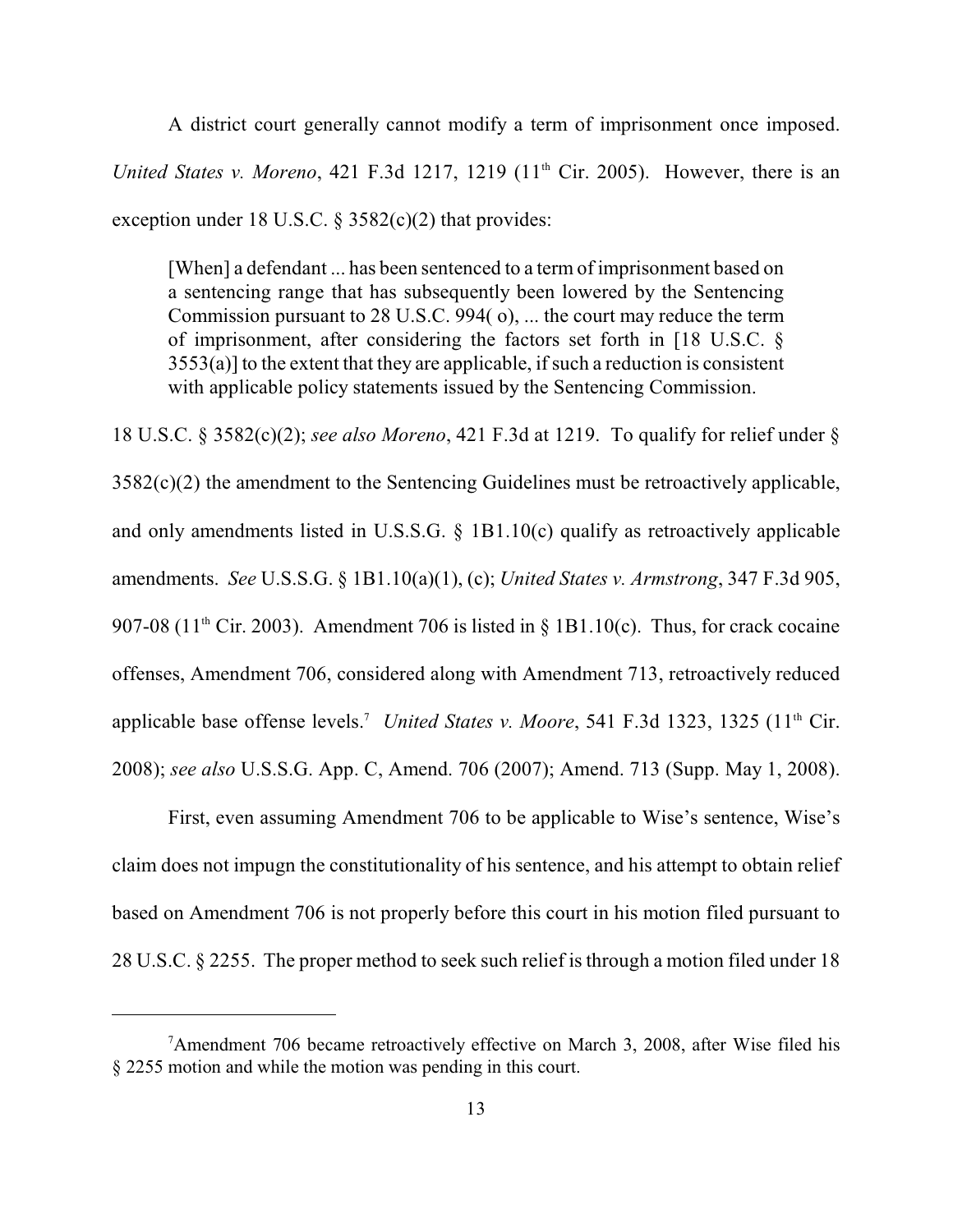U.S.C. § 3582(c)(2). Wise currently has a motion filed under § 3582(c)(2) that is pending before this court in his criminal case. The undersigned does not deem it proper to consider Wise's attempt to obtain the same relief pursuant to his § 2255 motion.

Moreover, the undersigned finds that Amendment 706 is not applicable to Wise's sentence. Wise was sentenced as a career offender, based on two prior felony drug convictions. *See* U.S.S.G. § 4B1.1. Accordingly, Wise was assigned an offense level of 37, because his instant offense had a maximum statutory penalty of life imprisonment. *See* U.S.S.G. § 4B1.1(b); *see also* 21 U.S.C. § 841(b)(1)(B). Because he was sentenced as a career offender, Wise's sentencing range was therefore determined by § 4B1.1, not by U.S.S.G. § 2D1.1. Although the Sentencing Commission lowered the offense levels in § 2D1.1(c) related to crack cocaine drug quantities, it did *not* lower the sentencing range for career offenders under § 4B1.1, which is what set Wise's sentencing range. Wise therefore does not met the eligibility requirements for a reduction in his sentence, because application of Amendment 706 would not lower his applicable guideline range. *See Moore*, 541 F.3d <sup>8</sup> at 1328. Wise is not entitled to any relief based on this claim.

<sup>&</sup>lt;sup>8</sup>Wise had a Criminal History Category of VI. Based on his offense level of 37 (as provided by U.S.S.G. § 4B1.1(b)), his guidelines sentencing range was from 360 months to life in prison. Although the district court departed downward from the 360-month minimum by imposing a 240 month sentence, this departure did not involve sentencing Wise within the guideline range that would have been applicable were he not designated a career offender. Thus, for purposes of the applicability of Amendment 706, Wise's guideline range was *not* lowered, and Amendment 706 does not apply to his sentence. *See Moore*, 541 F.3d at 1329-30 (addressing the effect of downward departures applied at the original sentencing of career offenders seeking sentence reductions based on Amendment 706).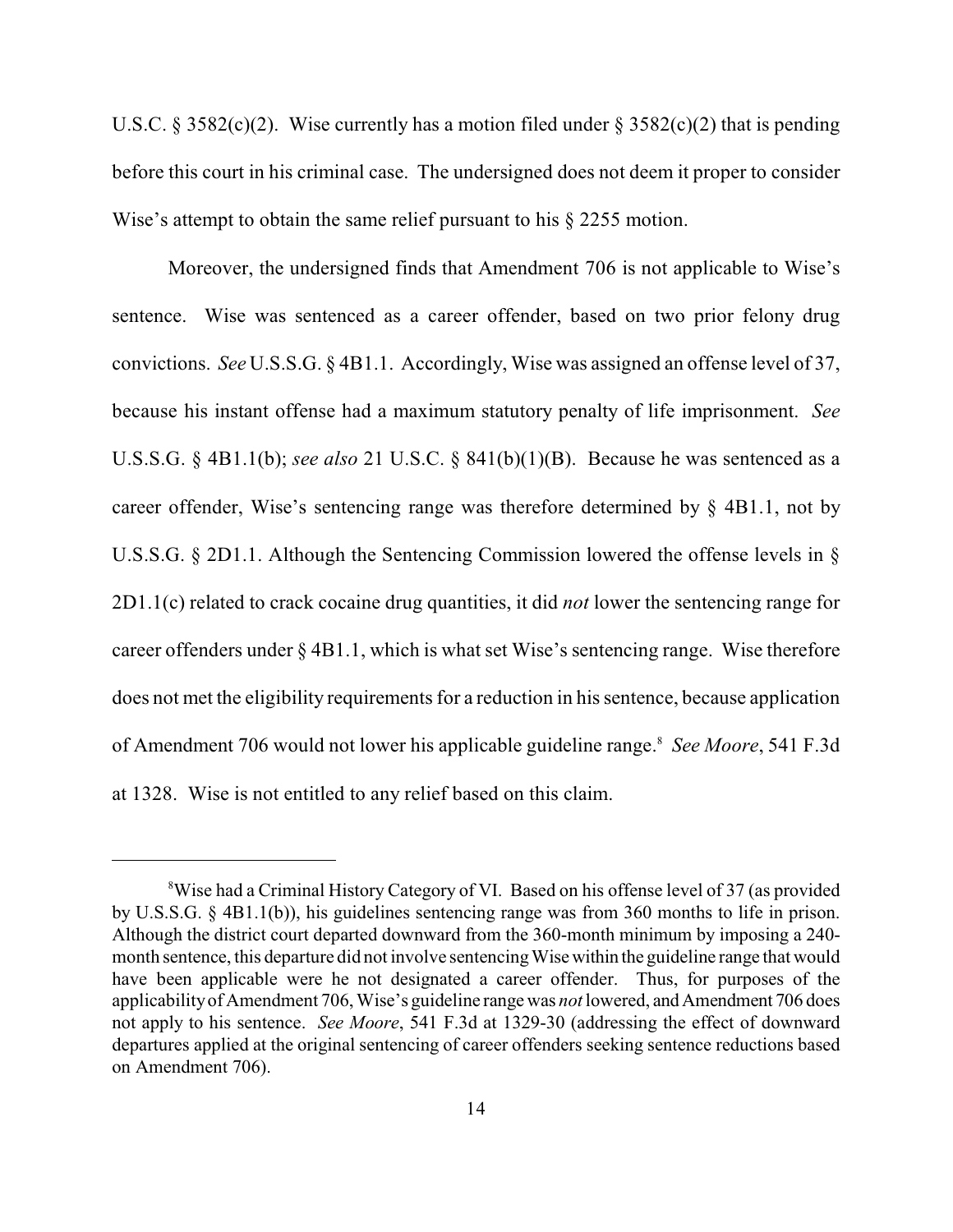# *2. Court's Discretion to Impose Lighter Sentence Pursuant to* **Kimbrough v. United States**

Wise argues he should be resentenced in light of what he says was the district court's

indication that it would have imposed a lower sentence if it had the discretion to do so.

(Doc. No. 1 at p. 6A.) In this regard, Wise states:

As an additional ground for relief, Mr. Wise claims that the United States Supreme Court ruling *United States v. Kimbrough* gives this [court] "discretion" [to] consider the 100-1 Crack/Cocaine powder disparity when fashioning a sentence. In light ofthis discretionaryauthority, Mr. Wise asserts his sentencing demonstrates this Court was willing to impose a lighter sentence had it not been for what the Court termed, by the Eleventh Circuit, "unauthorized sentence." Now that this Court [at] least has the discretionary authority to consider the 100-1 crack-to-cocaine powder [disparity], Mr. Wise requests that it takes upon that as it had indicated it did not ... prior to sentencing him – in fashioning Mr. Wise's sentence.

(*Id*.; footnote omitted.)

In *Kimbrough v. United States*, 552 U.S. 85 (2007), the Supreme Court held that judges may depart from the Sentencing Guidelines crack cocaine quantity ratio if the court determines that the ratio results in a sentence "greater than necessary" to achieve the purposes of 18 U.S.C. § 3553(a). *See* 552 U.S. at 109-10. As noted in this court's discussion of Wise's previous claim, Wise was sentenced as a career offender pursuant to the provisions of U.S.S.G.  $\S$  4B1.1. Thus the 100-1 crack/powder cocaine disparity had no bearing on the sentence Wise received, and Wise's contention that the holding in *Kimbrough* justifies a reduction in his sentence is misplaced. Additionally, Wise's argument under *Kimbrough* fails because *Kimbrough* was decided in December of 2007, several months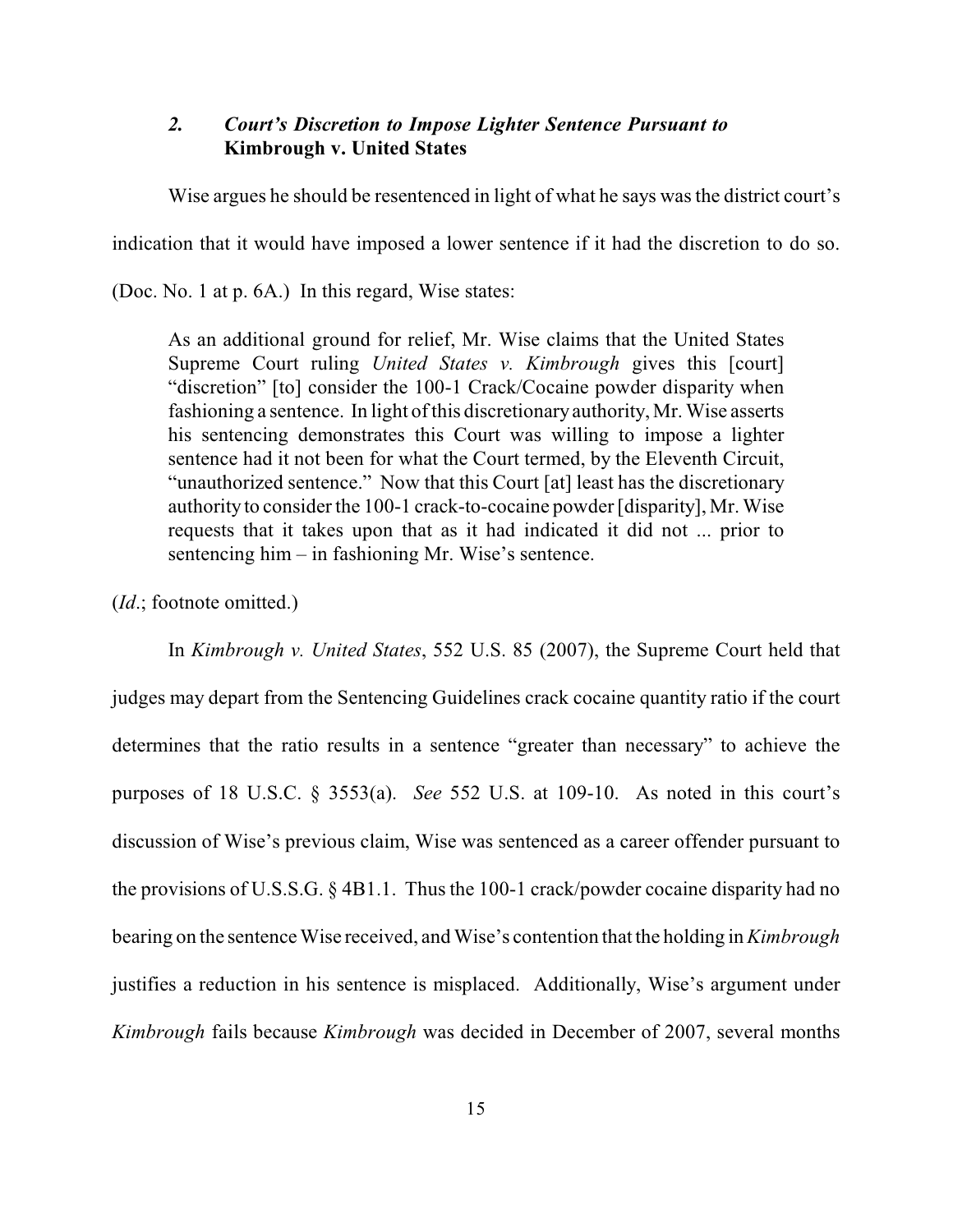after Wise's conviction became final, and the Supreme Court has not made *Kimbrough* retroactively applicable to cases on collateral review. Finally, even assuming that *Kimbrough* applies in Wise's case, the record fails to support Wise's contention that the district court's sentencing determination was based on any misapprehension of its ability to consider the crack/powder cocaine disparity in sentencing Wise.<sup>9</sup> Wise is not entitled to any relief based on this claim.

## **C. Additional Claims Asserted in Amendments**

As indicated above, Wise amended his § 2255 motion, on separate occasions, to add claims that (1) his counsel was ineffective for failing to advise him of a plea offer tendered by the government<sup>10</sup> and (2) the district court "double counted" his prior convictions to

(continued...)

<sup>&</sup>lt;sup>9</sup>To the extent Wise might suggest that his counsel was ineffective for failing to assert a claim based on the holding in *Kimbrough*, such a claim is without merit. Counsel cannot be ineffective for failing to anticipate a change in the law. *See, e.g., United States v. Ardley*, 273 F.3d 991, 992 (11<sup>th</sup> Cir. 2001); *Spaziano v. Singletary*, 36 F.3d 1028, 1039 (11<sup>th</sup> Cir. 1994); *Pitts v. Cook*, 923 F.2d 1568, 1572-74 (11<sup>th</sup> Cir. 1991). This "rule applies even if the claim based on anticipated changes in the law was reasonably available at the time counsel failed to raise it." *Ardley*, 273 F.3d at 993 (citing *Pitts*, 923 F.2d at 1572-74).

<sup>&</sup>lt;sup>10</sup>With regard to his claim that his counsel was ineffective for failing to advise him of a plea offer by the government, Wise provides no supporting facts other than to baldly assert that he was not advised of the government's offer. (*See* Doc. No. 12.) Wise does not suggest how, if counsel indeed did not advise him of the plea offer, he came to know of its existence. In response to Wise's allegation in this regard, his trial counsel filed an affidavit in which she avers as follows:

Counsel has reviewed David DeJuan Wise's file in this case and determined that plea discussions were had in this case and offers and discussions communicated to Wise. However, Wise began to complain of mental issues and his case took the course of his attempt to be determined incompetent for purposes of standing trial. Wise was adamant that he was going to trial and was uninterested in any plea offer that might be made to him by the United States Government.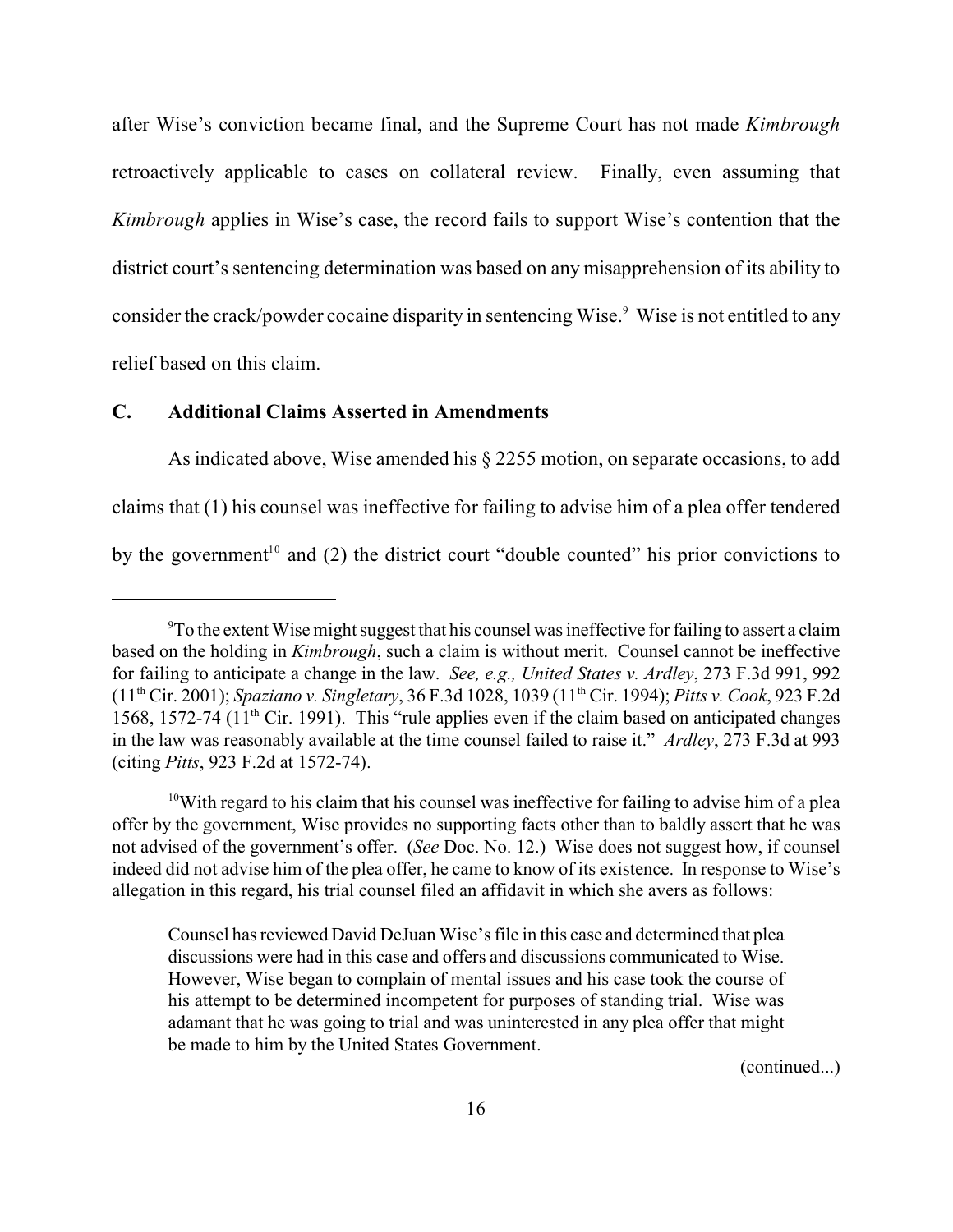increase his statutory minimum and maximum sentence, which led the district court to improperly sentence him as a career offender.<sup>11</sup> (See Doc. Nos. 12 & 19.) This court agrees with the government's contention that Wise's newly asserted claims fail to relate back sufficiently to the claims in his original § 2255 motion and are, as a consequence, untimely under the one-year period of limitation provided for by 28 U.S.C. § 2255.

Rule 15(c) of the Federal Rules of Civil Procedure provides that "[a]n amendment of a pleading relates back to the date of the original pleading when ... the claim or defense asserted in the amended pleading arose out of the conduct, transaction, or occurrence set forth or attempted to be set forth in the original pleading." *See* Fed.R.Civ.P. 15(c)(2). "'Relation back' causes an otherwise untimely claim to be considered timely by treating it as if it had been filed when the timely claims were filed." *Davenport v. United States*, 217 F.3d 1341, 1344 (11<sup>th</sup> Cir. 2000). For purposes of filing a  $\S$  2255 motion, Wise's conviction became final on January 7, 2007 – 90 days after the Eleventh Circuit affirmed his convictions and sentence.<sup>12</sup> See Close v. United States, 336 F.3d 1283, 1284-85 (11<sup>th</sup> Cir. 2003); *Kaufman v. United States*, 2892 F.3d 1336, 1337-39 (11<sup>th</sup> Cir. 2002). Accordingly,

 $10$ (...continued) (Doc. No. 14-2 at p. 1.)

 $11$ Wise fails to demonstrate that the district court improperly "double counted" his prior convictions or that it improperly sentenced him as a career offender. *See, e.g., United States v. Moore*, 541 F.3d 1323, 1325 (11<sup>th</sup> Cir. 2008) (where defendants convicted of drug offenses were subject to enhanced statutory maximums of life imprisonment because of prior drug convictions were also treated as career offenders under sentencing guidelines).

 $12$ As noted above, Wise did not seek certiorari review in the Supreme Court.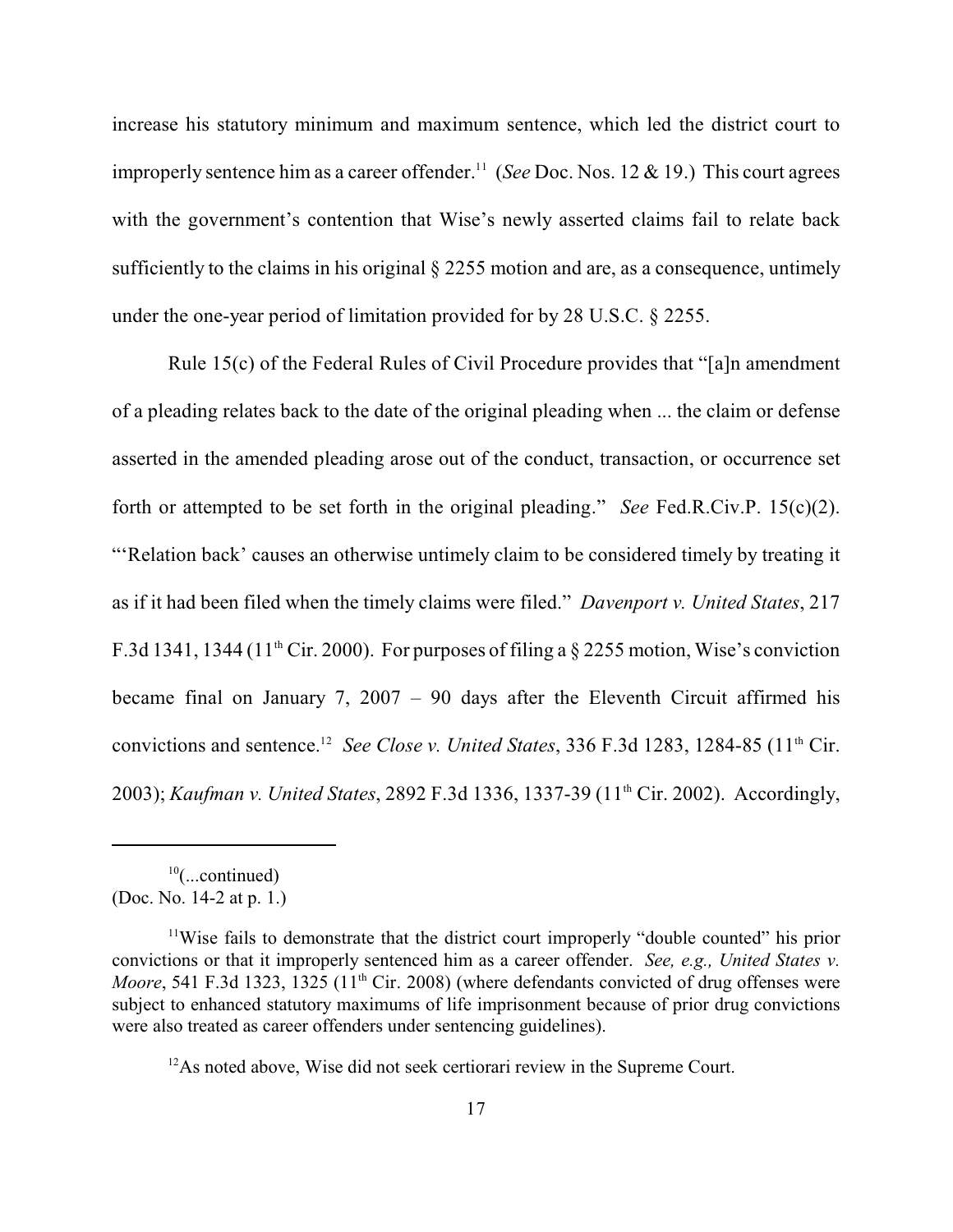Wise had until January 8, 2008, to file a § 2255 motion that was timely under § 2255's one-year period of limitation. Wise filed his original § 2255 motion on January 2, 2008. Therefore, the claims in his original § 2255 motion were timely raised. However, he filed his amended motions, each of which contained a new claim, on March 5, 2008, and March 4, 2009, respectively.<sup>13</sup> Thus, each amendment was sought after  $\S$  2255's one-year deadline had expired. Accordingly, the new claims in Wise's amendments are time-barred unless they "relate back" under Fed.R.Civ.P. 15(c).

New claims asserted in an amended motion do not relate back to timely asserted claims where they arise from conduct and occurrences separate from the conduct and occurrences forming the basis of the timely asserted claims. *See Davenport*, 217 F.3d at 1346. Clearly, both of Wise's new claims arise from conduct and occurrences separate from the conduct and occurrences forming the basis of the claims contained in his original § 2255 motion, and neither new claim bears a legal or factual relationship to those earlier claims. "Congress did not intend Rule 15(c) to be so broad as to allow an amended pleading to add an entirely new claim based on a different set of facts." *Pruitt v. United States*, 274 F.3d 1315, 1317 (11<sup>th</sup> Cir. 2001). Thus, Wise's new claims do not "relate back" under Rule 15(c) and are barred from review because they are untimely under § 2255's one-year limitation

<sup>&</sup>lt;sup>13</sup> Applying the mailbox rule, this court uses the dates Wise represents he signed his amended motions as the dates of filing. *Houston v. Lack,* 487 U.S. 266, 271-72 (1988); *Adams v. United States*, 173 F.3d 1339, 1340-41 (11<sup>th</sup> Cir. 1999).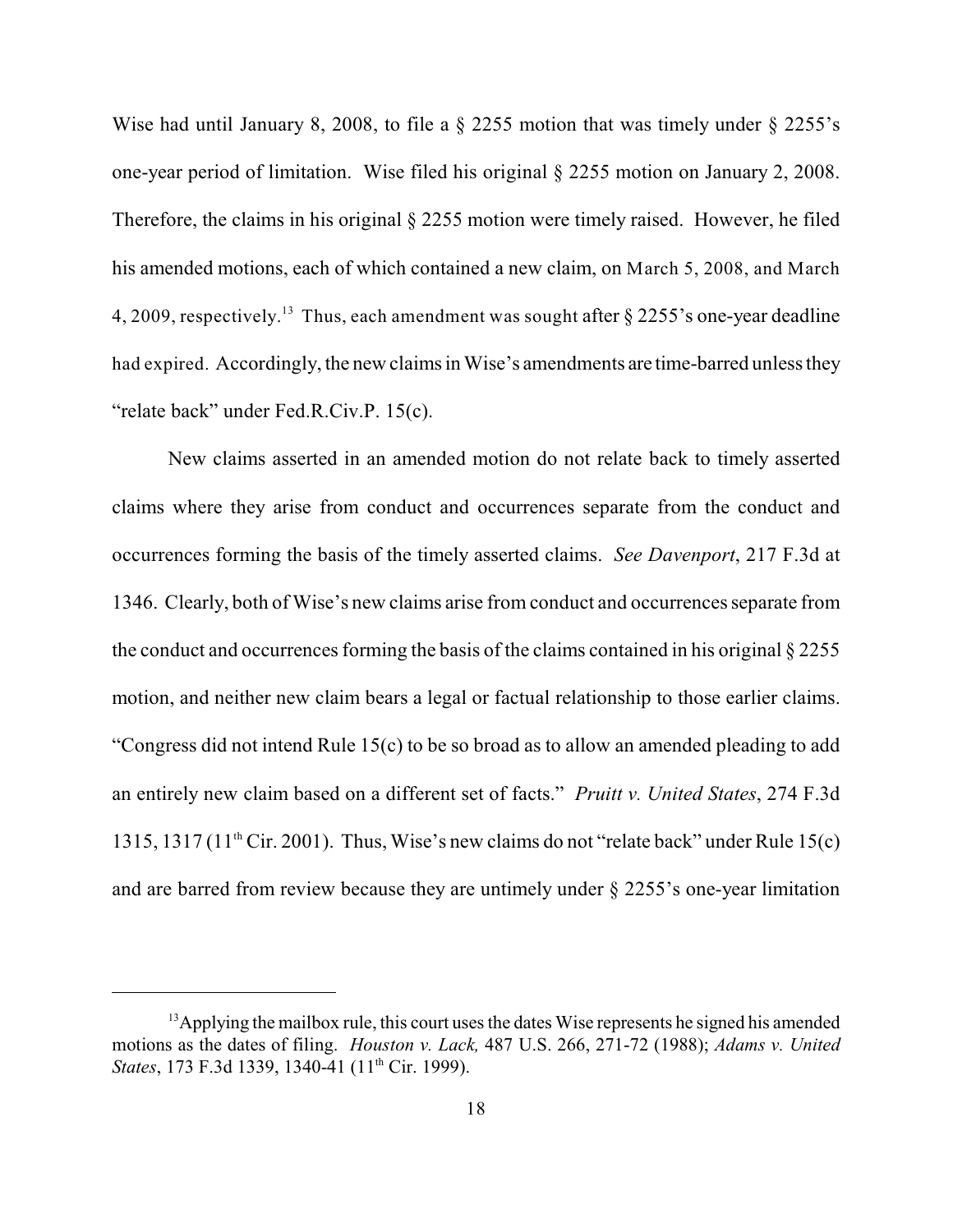period.<sup>14</sup> See Farris v. United States, 333 F.3d 1211, 1215-16 (11<sup>th</sup> Cir. 2003); *Pruitt*, 274 F.3d at 1319.

## **III. CONCLUSION**

Accordingly, it is the RECOMMENDATION of the Magistrate Judge that the 28 U.S.C. § 2255 motion filed by Wise be denied, as the claims therein entitle him to no relief. It is further

ORDERED that the parties shall file any objections to this Recommendation on or before December 28, 2009. A party must specifically identify the findings in the Recommendation to which objection is made; frivolous, conclusive, or general objections will not be considered. Failure to file written objections to the Magistrate Judge's proposed findings and recommendations shall bar a party from a de novo determination by the District Court of issues covered in the Recommendation and shall bar the party from attacking on appeal factual findings accepted or adopted by the District Court except upon grounds of plain error or manifest injustice. *Nettles v. Wainwright*, 677 F.2d 404 (5<sup>th</sup> Cir. 1982). *See Stein v. Reynolds Securities, Inc., 667 F.2d 33 (11<sup>th</sup> Cir. 1982). <i>See also Bonner v. City of* 

<sup>&</sup>lt;sup>14</sup>None of  $\S 2255$ 's exceptions to the limitation period are applicable to Wise's new claims. Specifically: (1) the new claims do not rest on an alleged "right [which] has been newly recognized by the Supreme Court and made retroactively applicable to cases on collateral review"; (2) there is no evidence that the government prevented Wise from asserting the claims in an earlier motion; and (3) Wise has not submitted any grounds for relief that could not have been put forth earlier under the exercise of due diligence such that the limitation period would begin to run at a time other than upon finality of Wise's conviction. *See* 28 U.S.C. § 2255 ¶ 6. Nor has Wise established a basis for equitably tolling the limitation period as it applies to his new claims.